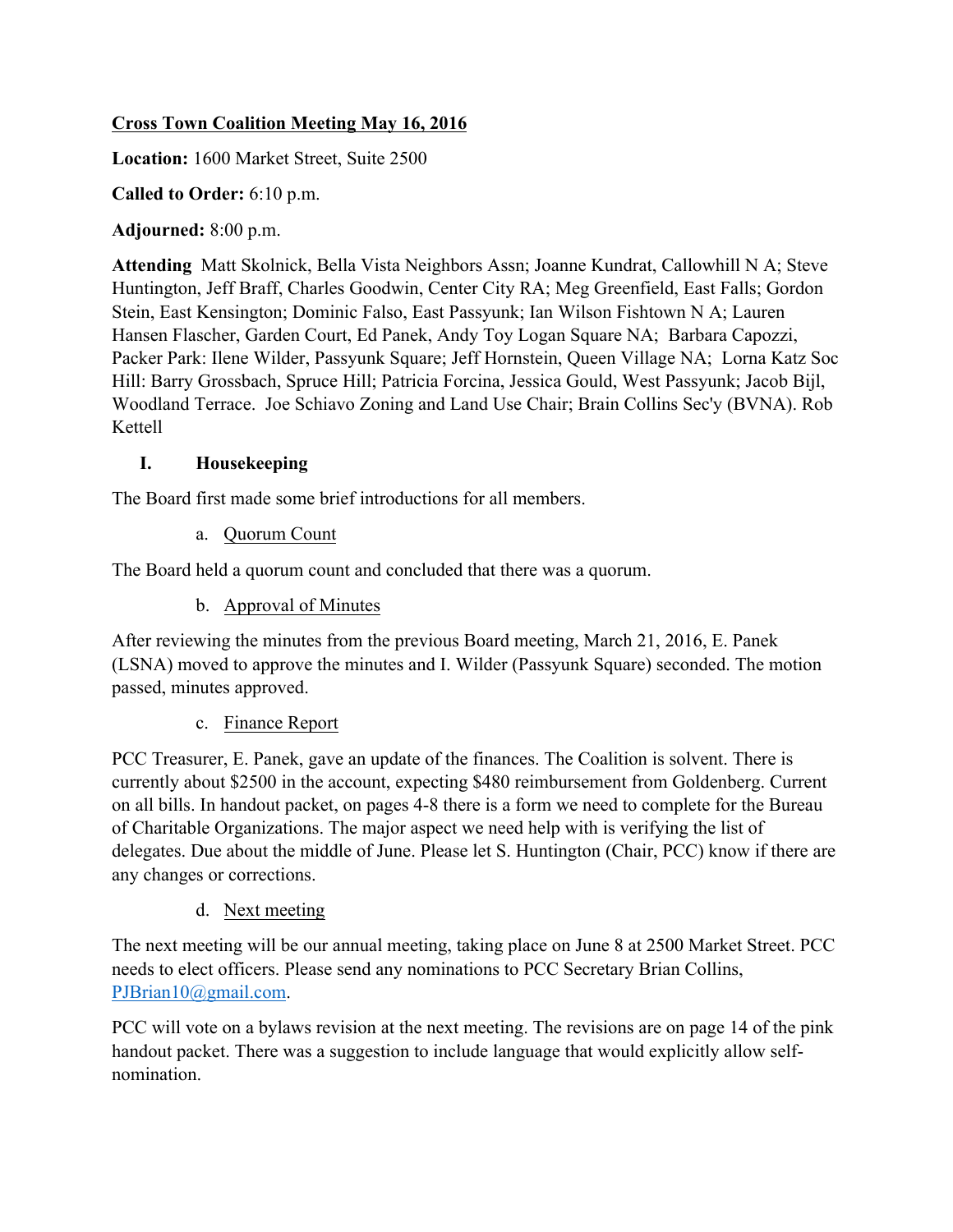## e. Sugar Tax Debate

On Monday 5/23 there will be a debate on the Sugar Tax. Announced that there is a signup with Event Brite.

Motion to approve the PCC incur the expense of hosting a wine and cheese reception after the Sugar Tax Debate by B. Capozzi (Packer Park), seconded by J Hornstein (QVNA), motion passed.

Chair S Huntington asked the Board to distribute the Sugar Tax Debate questionnaire to their memberships. The following associations had sent out questions – QVNA, Callowhill, Central Roxborough, Fishtown Neighbors, Woodland Terrace, Packer Park, and CCRA. As of the May 23 meeting the Coalition had received 65 responses on the questionnaire – 42 in favor of the tax, 23 against.

# f. SLAPP Letter

Following up on PCC initiative to pass an anti-SLAPP law in Harrisburg. More associations are agreeing to send out a letter in favor of the anti-SLAPP legislation. Member associations encouraged to continue to support this effort. East Falls stated that they would send out later in the week following the meeting. Passyunk Square also indicated that they would send out a **letter** 

## g. Crosstown Promotion

Continued to encourage member civics to add PCC logo to their websites if they do not already do so. On p. 26 of the handout there is a list of webpages and PCC mentions. It was noted that Passyunk Square has the PCC logo on its site.

# **II. Education Committee**

J. Hornstein (QVNA) gave an update on the activities of the Education Committee.

# a. Summit of Friends of Neighborhood Schools Event -- Recap

The Education committee hosted a summit on Saturday April 2 from 9 am to 2 pm for friends of neighborhood schools groups. There were 120 community leaders from 35 schools. The night before the summit, William Penn Foundation was asking about when they could expect a grant application from PCC. A grant would do 3 things – determine how to support existing groups, determine how to organize new groups, and a research component to see if what PCC is doing is helping. The summit included workshops, "Friends Group 101," a more advanced fundraising workshop, diversity initiatives.

# b. Friends of Neighborhood Schools (FONE) Update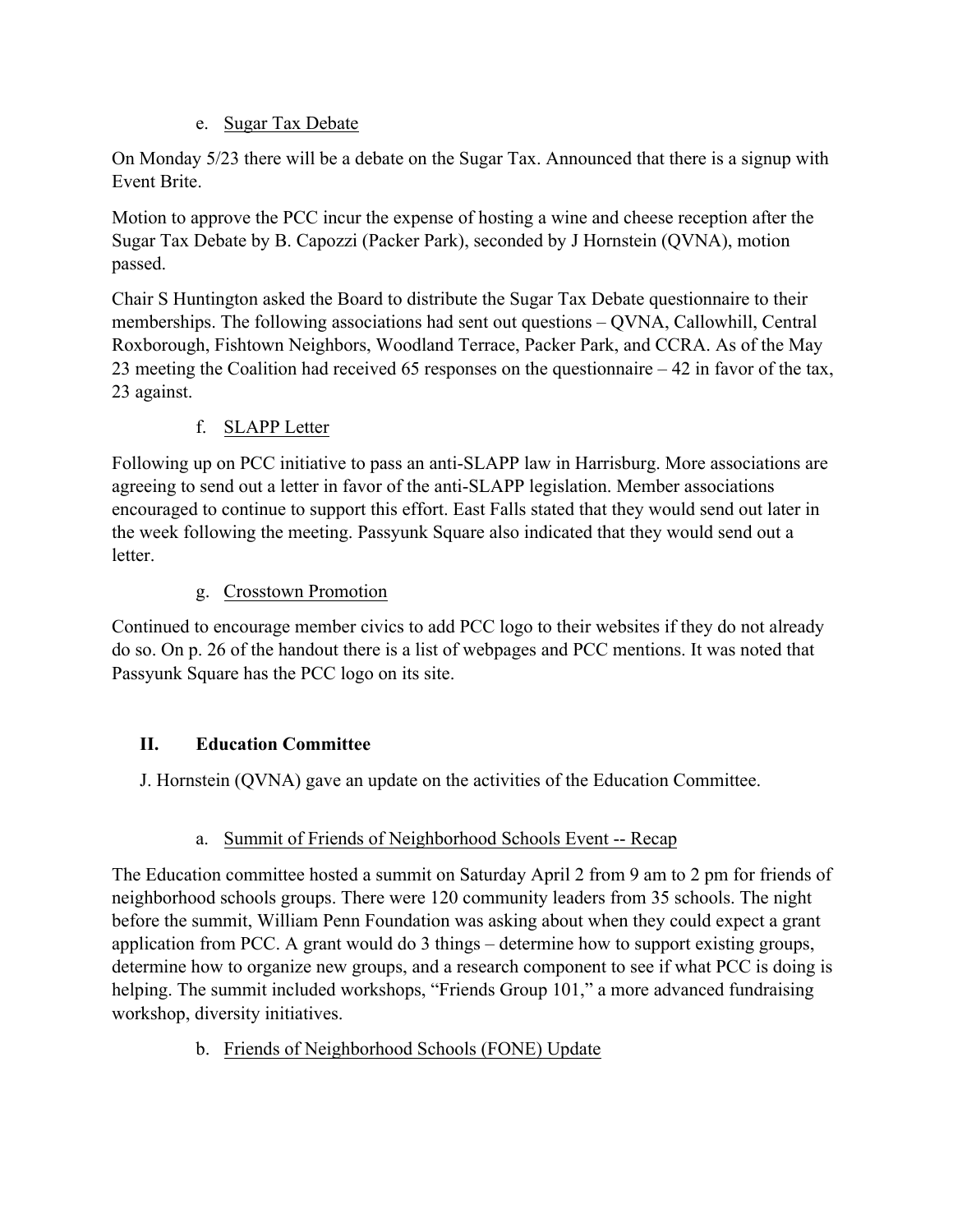Positive feedback after the last summit meeting in a Survey Monkey. Explained difference between Friends group and PTA, Friends group is open to broader community than parents with children in the school.

## c. Guest Debra Klehr from Education Law Center

Debra Klehr presented to the Board to update PCC on issues re: fair funding the litigation surrounding funding of Philadelphia public schools, and other underfunded districts, and to discuss the funding gap. Education Law Center is a statewide organization, focuses on the fairness of school funding. PA has the largest gap in the nation between the wealthiest and poorest schools in spending. Philadelphia gets cut disproportionately when there are cuts. In the new budget there is a \$200 million increase in funding based on a formula that included factors such as poverty, rural v. urban, etc. Asking in 16-17 budget to increase the number of dollars distributed through that formula. Asking for \$400 million to achieve adequacy in funding.

Status of litigation – sued for failure to fund, waiting on scheduling oral argument before the state Supreme Court.

# **III. Zoning and Land Use Committee**

Joe Schiavo, Chair, gave an update for the activities of the Committee.

a. Endorsement of Civic Inclusion Memo

Approved since last meeting by votes of Callowhill, CCRA, Central Rox, LSNA, South Broad, Spruce Hill, QVNA, Wash West, West Powelton, Woodland Terrace. West Passyunk abstains. Memo now endorsed by a majority of civics and can disseminate.

b. Update on memo to improve ZBA procedures

The Zoning Committee has made recommendations to improve ZBA procedures. The Committee wants to include the BIA and Development Workshop. Held for the new administration. Pushing to hear Planning Commission testimony at the beginning of a hearing not at the end. Positive feedback from the ZBA. Less movement with the Director of Planning and Development. Still trying to advance this issue.

c. Update on RCO Regulations

In the handout packet at pages 17 to 22 are the proposed regulations for RCOs as drafted, recommendations of the Planning Commission Staff in italics. Regular type are the existing regulations.

Hearing scheduled for June 6 at 1515 Arch, PCC will attempt to make a case on all regulations. J. Schiavo (Chair, Zoning) moved to empower the Committee to request a hearing to ratify the request he already made. A. Toy seconded. The request was made before Board approval given a timing deadline to request the hearing. Motion passed unanimously.

# d. Letter to PCPC proposing more opportunity for citizen input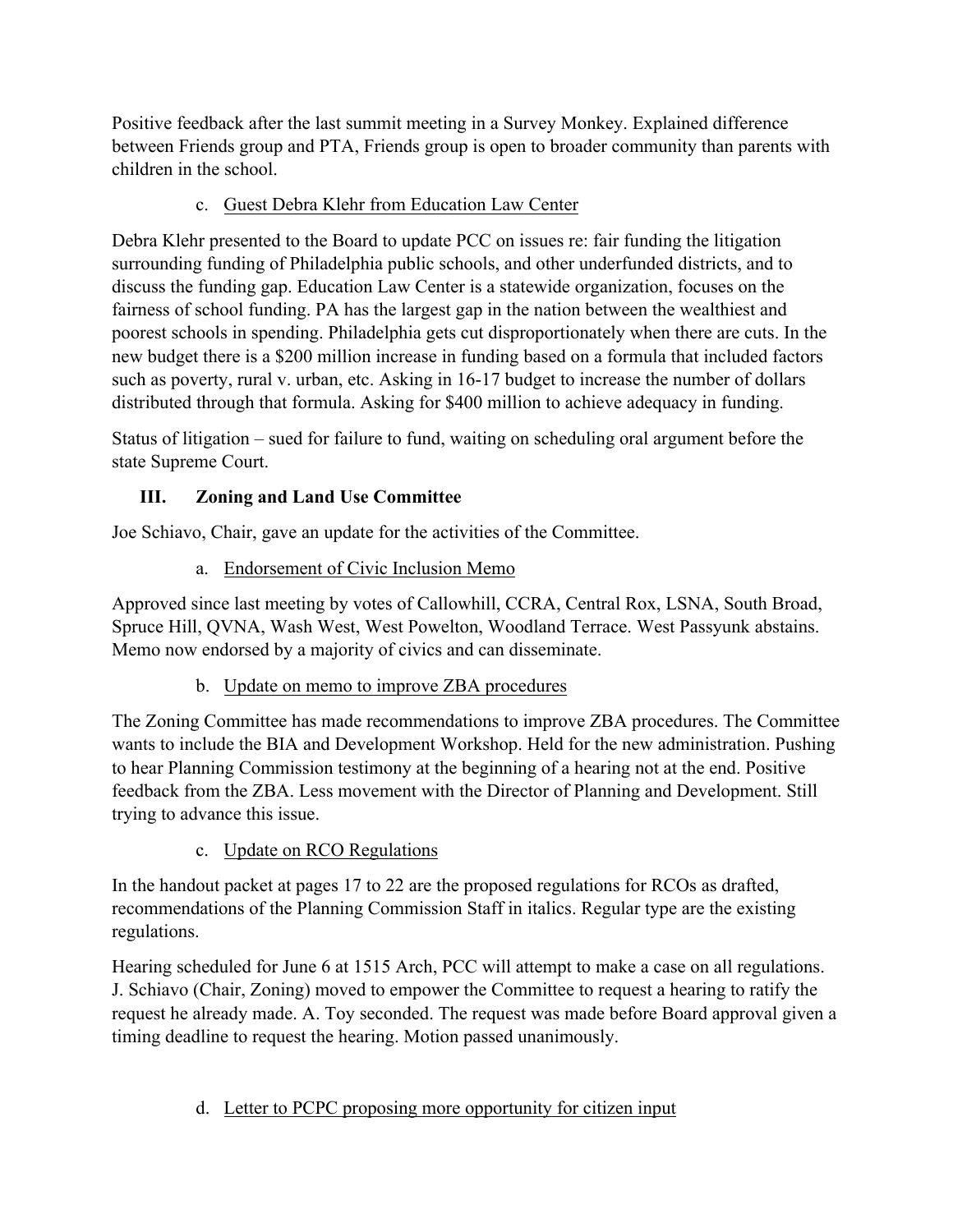On p. 23 of the packet you will see the letter. Asking for Agenda Items to be posted earlier to give civics and other organizations a chance to give input, change other procedures to increase input. Asking for the draft agenda to be posted 2 weeks before meeting with the staffer names so that we can reach out.

e. Survey on Civics Conducting Zoning Meetings

The following questions were posed with the following responses:

1. Who subjects Zoning issues to a vote of the audience at general meetings and it determines RCO action?

Fishtown, Callowhill, E. Kensington.

2. How many civics poll the audience to get "a sense of the room" but it does not directly drive RCO action?

QVNA, Callowhill, BVNA, Central Rox, E. Passyunk, W. Passyunk. CCRA very selectively does this on major issues.

3. How many groups keep Zoning vote tally private?

All civics.

4. Does any Zoning committee conduct its vote in front of the audience?

No.

## **IV. Parking Committee (Bill West guest)**

#### a. Response from Parking Authority to PCC letter

P. 25 of handout has a letter to the Parking Authority that PCC sent, approved at previous meeting. Rick Dixon is now PCC's contact person, he is working on getting a response to PCC's queries.

## b. Delaware Valley Smart Growth Meeting – Professor Shoup

On May 5, 2016 the Parking Committee attended a meeting with Donald Shoup, a major voice in parking reform. Discussed how to sell parking reform politically, e.g. "Parking Benefit Districts", where a certain amount of parking revenue is funneled back into the community for improvement projects. Developed some contacts at Penn, might be able to get some help there.

## **V. Government Relations Committee**

Looking for an issue to take up, on particularly sensitive issue for CCRA is lax L&I enforcement.

## **VI. Best Practices**

a. Guest Rob Kettel